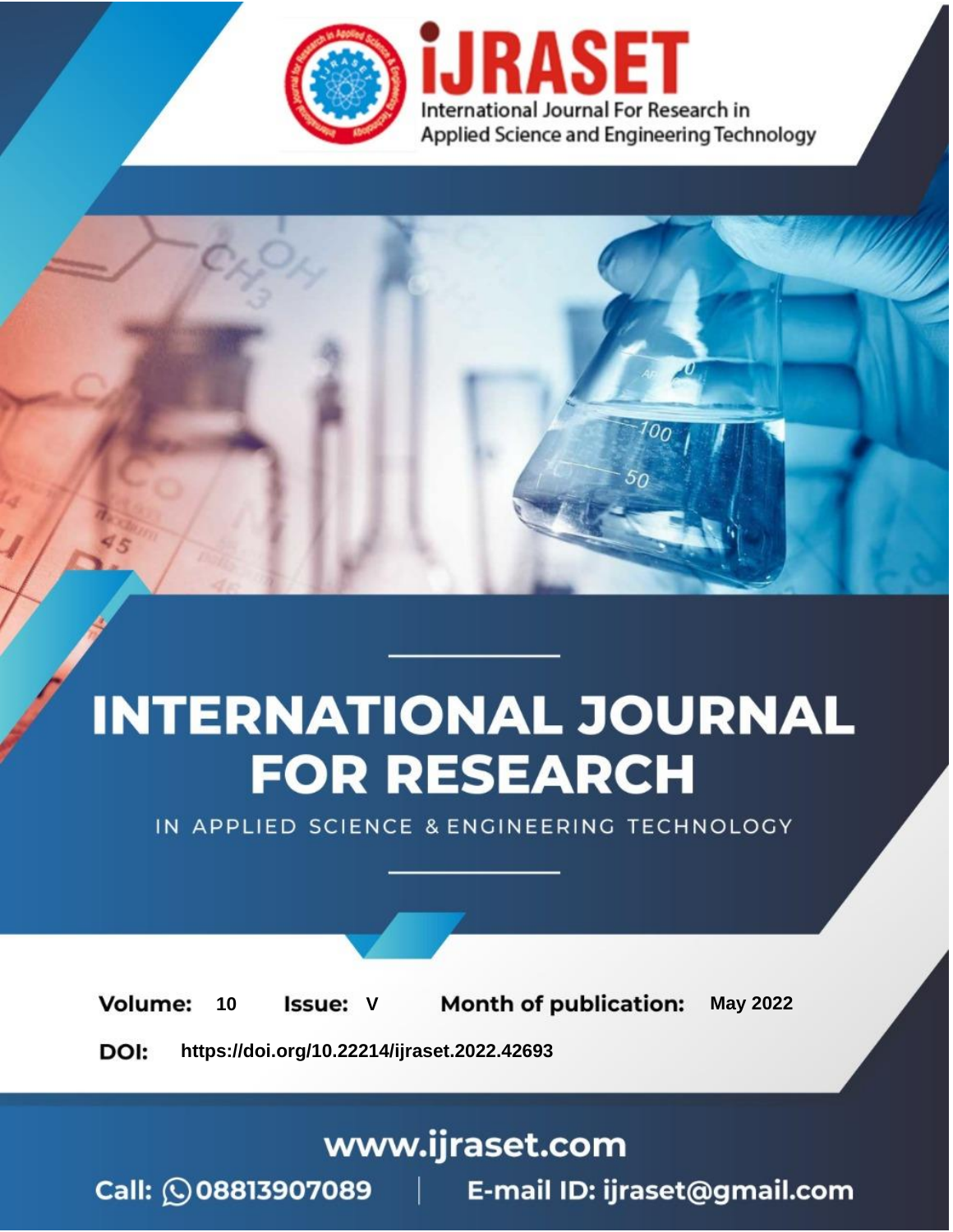

### **Design and Development Web Application for Help of New Civilians in the Area: JODO Home Services**

Mr. Mahesh R. Sharma<sup>1</sup>, Mr. Ashish R. Bhosale<sup>2</sup>, Mr. Saksham S. Indhe<sup>3</sup>, Mr. Ashok K. Shembde<sup>4</sup>, Prof. Hiranwale S.

B.

*1, 2, 3, 4HSBPVT'S Group of Institution, Department of Computer, Collage of Engineering Kashti Maharashtra, India, <sup>5</sup>Guide*

#### **ORGANIZED BY**

SPPU University, HSBPVT'S Group of Institution ,Department of Computer, Collage of Engineering Kashti Maharashtra, India, pin 414701



*Abstract: In present scenario, people are buried up in a heavy work culture, as everyone is engaged with busy schedules, and hectic tasks which make them deviate from family life. It is important to manage both professional and family life. Home service application can be very helpful for the people who are very busy in their official work and cannot go out and call for a service Mans. The online home services are very useful for everyone who are all very busy with their official work at any location. The main focus of this proposed system is to provide home services by integrating skilled service man and user through a Web application. It will be more helpful and the immediately service provider to require any home services. Keywords: Civilians' Helpful Mobile App, Home Services*

#### **I. INTRODUCTION**

People are currently engulfed in a heavy work culture, as everyone is preoccupied with demanding schedules and responsibilities that cause them to neglect family life. Any challenges that arise unexpectedly distract them and force them to prioritize the tasks they need to complete. It is critical to balance work and family obligations. In such circumstances, each of us would have fantasized about a house without any leaks in the pipes, if there was no mess in putting furniture together, and if there were no maintenance issues, and each of us would have thought that life would be much better if there were no issues with getting a job.

In this situation, E-Commerce is extremely important in today's society because it brings so many benefits to our lives by making people's daily lives easier. So, considering that aspect of life, establishing and constructing a system that delivers a variety of services to your doorway with a single click is a smart concept. This system may connect you with plumbers, movers and packers, repair experts, cleaners, electricians, painters, taxi service laundry, and many other services. Our system contains a mobile environment that makes it simple to access our services, making it more convenient for all users.

A simple method is followed to book a service, and our system can provide an email confirmation.

Because smart phones are utilized to access this platform in a quick and effective manner, our proposed APP can give work for many competent service men in the construction area. This application has the potential to grow rapidly and reach out to everyone in the country. Because the existing "Urban Clap" app is only available in metro cities, this app expands to include all cities in India. The suggested system's major goal is to improve customer satisfaction in the sector of construction-related residential services.

#### **II. THE STUDY'S OBJECTIVE**

The basic goal of this research is as following

- *1)* To provide housekeeping, TV installation, electrician, painter, and home appliance services and maintenance to customers at their homes.
- *2)* To maintain positive customer-service provider relationships.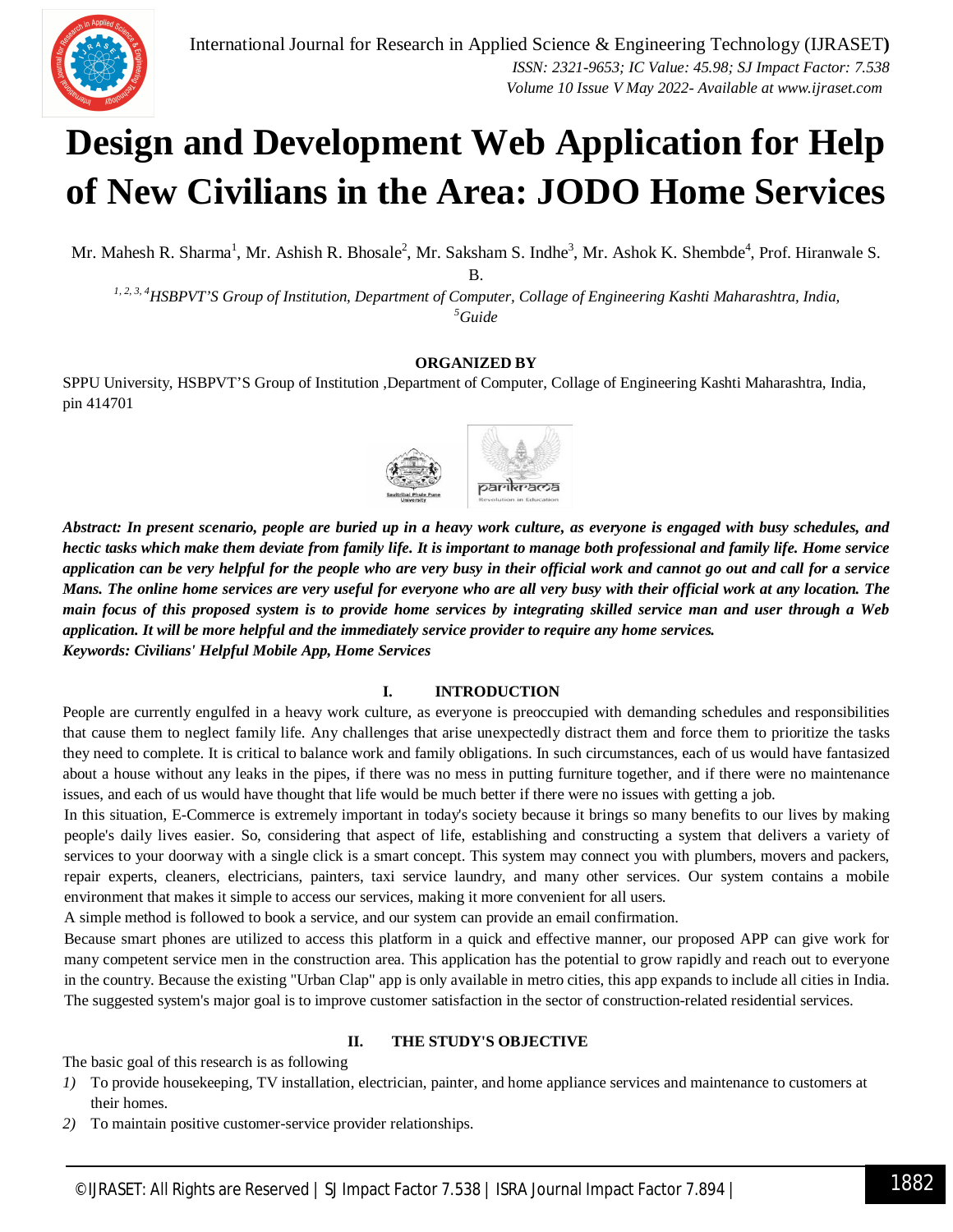

International Journal for Research in Applied Science & Engineering Technology (IJRASET**)**

 *ISSN: 2321-9653; IC Value: 45.98; SJ Impact Factor: 7.538 Volume 10 Issue V May 2022- Available at www.ijraset.com*

#### **III. CURRENT HOME SERVICES PROVIDER**

Traditionally, you would rush to your local electrician or plumber or search for a trustworthy individual. However, many home service start-ups have emerged as a result of the on-demand economy, removing the pain of finding a professional.

We'll look at the top 10 home service start-ups in India here.

- *1)* UrbanClap
- *2)* UrbanClap
- *3)* HouseJoy
- *4)* Zimmber
- *5)* UrbanPro
- *6)* Helpr SBricks number seven.
- *7)* Mr. Right
- *8)* Timesaverz Cheep
- *9)* Near.in

#### **IV. JODO – HOME SERVICE MOBILE APPLICATION**

These are web applications for domestic services and civilian help. It provides outstanding residential services at any time and in any location, without fail.

#### *A. Service Providers*

We have provided all of the Home Services that regular Indians require. Air conditioning repair and installation, for example, as well as wall painting, plumbing, electricians, and carpet services.

#### *B. The Address*

We've introduced a location selection option in the online application. This feature allows customers to search for a serviceman in any location, including their own. As a result, customers can use their services right away without having to wait.

- *1)* Servicemen and Customer Information: When a user logs in, they are provided with all of their personal information. They also receive information from the service provider men. As a result, both parties are given the same information, preventing conflicts between those who accept and deliver services. They can also easily communicate with one another.
- *2)* Service Descriptions:

Additional services are available. Clients will hunt for and get information about a service when they require it.

#### **V. LITERATURE SURVEY**

When someone requires assistance with minor but significant home duties, the problem emerges when service-skilled individuals are absent or trusted providers are difficult to locate who consistently provide flawless service on demand. Our online system for household services is the quickest and least inconvenient way to complete your domestic tasks.

We want to assist you in finding the best answers to all of your household issues with increased efficiency, convenience, and, most importantly, a gentle touch. Booking highly trained in-house personnel with a single click is referred to as a single click system, and it ensures that your job is completed on time. Customers' general willingness to pay is strongly and positively related to their hope that fee-based services will be better and their conviction that "pay for what you get" is the proper approach.

Keeping this in mind, our suggested system is essentially a marketplace for household services, and it is a platform where rates are standardised, eliminating the need for price haggling. Painting, pest control, home cleaning, plumbing, electrical work, and carpentry services are all part of a system that aims to promote a happy and healthy home environment for customers.

#### **VI. CONCLUSION**

Customers who are buying a house or moving to a new location will not be aware of the location. They do, however, require some services such as house cleaning, painting, and plumbing. As a result, they will be aware of the JODO web application and will be able to utilise it to find nearby service providers if they require those services. They can reach out to them and get their problem solved in under a minute.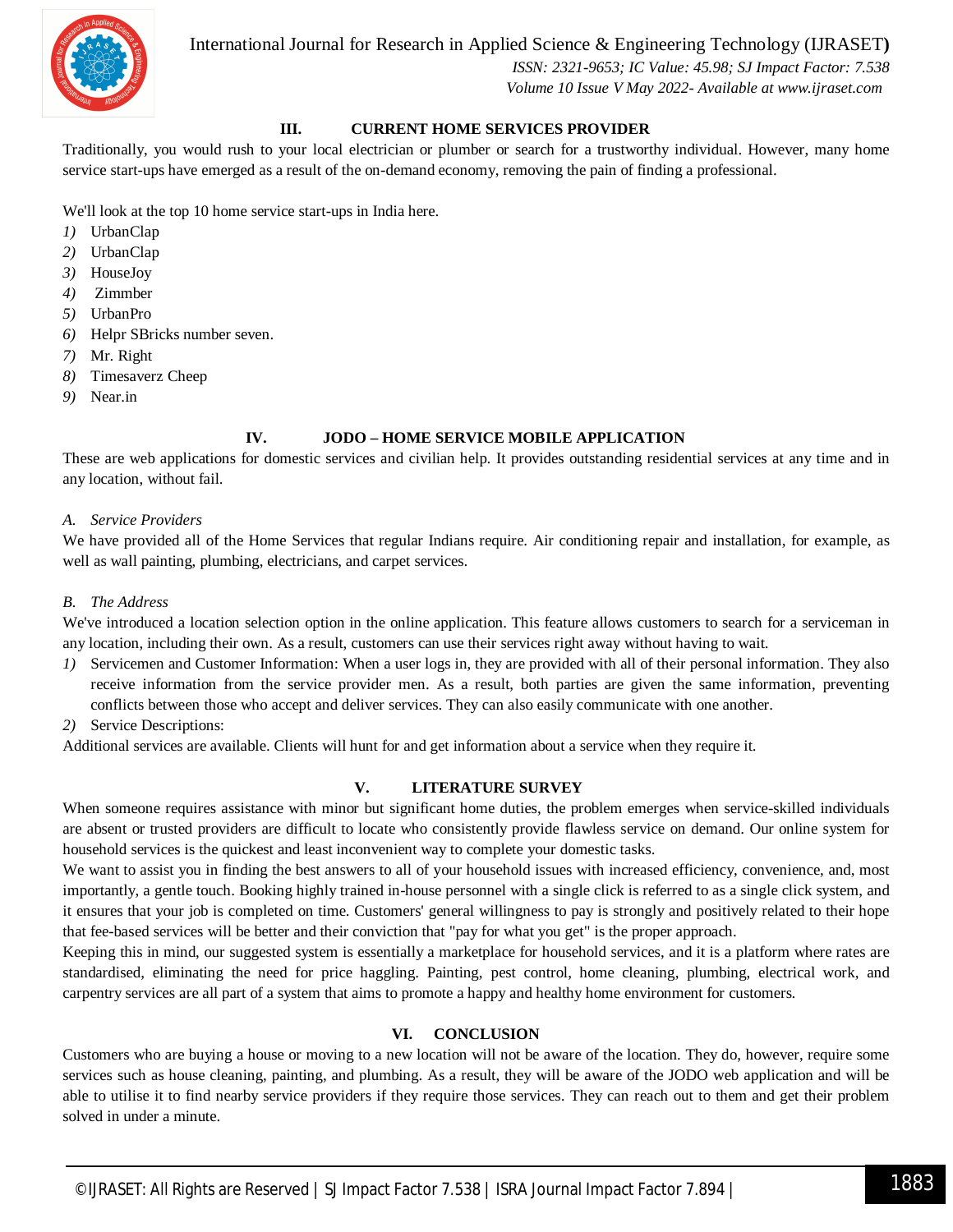

International Journal for Research in Applied Science & Engineering Technology (IJRASET**)**

 *ISSN: 2321-9653; IC Value: 45.98; SJ Impact Factor: 7.538 Volume 10 Issue V May 2022- Available at www.ijraset.com*

Another useful upgrade is to provide the user with more service types. Furthermore, because our Web Application is responsive, it can be utilised on both Android and iOS devices. The suggested system uses this Web Application to provide numerous services, reducing the load of finding in-house solutions for the services. Customers may quickly address their household problems by using this.

#### **REFERENCES**

- [1] Sujit Kumar Basak,Irene Govender."Examining the Impact of Privacy, Security, and Trust on the TAM and TTF Models for Ecommerce Consumers: A Pilot Study",IEEE, 2009.
- [2] Nikam Poonam R., Gunjal Trupti T., Jadhav Priti V., Parakhe Sonali K., Ms. Prachi S. Tambe, "International Research Journal of Engineering and Technology", Volume: 06 Issue: 12, 2019.
- [3] Heemika Sharma, "To Study The Service Quality Of Urbanclap Using Servqual: With Special Reference to Rajasthan", Mukt Shabd Journal, Volume 9, Issue 6, 2020.
- [4] Rajni Pathak, Punam Salunkhe, "A research study on Customer expectation and satisfaction level of Urban Clap in beauty services with special reference to Pune", International Journal of Management, Technology And Engineering, Volume 8, Issue 5, 2018.
- [5] CAl Yrnn-ping, WANG Yu-ying, "Simple Said about Online Payment Risks and Preventive Measure ", China located International Conference on Infonnation Systems for Crisis Response and Management,IEEE,2010.
- [6] Chenggang Zhen,Peng Cheng. "Construction of campus trading platform based on third-party online payment " 2nd International Conference on Industrial and Information Systems,IEEE,2010
- [7] Bernard Shibwabo Kasamani, Denis Gikundi, "A Location-Based Service for Handyman Order Placement", Journal of Systems Integration, 2017.
- [8] S Rachitha , Sanjana Sathish , Shruthi S , Vismitha, Ambika V, "Web based System for Domestic Services", International Journal of Research in Electronics and Computer Engineering, Volume. 7, ISSUE 2, 2019.
- [9] Prachi S. Tambe, Nikam Poonam , Gunjal Trupti , Jadhav Priti , Parakhe Sonali, "An Online System for Home Services", International Journal of Scientific Development and Research, Volume 5, Issue 9, 2020.
- [10] S. Drasutis, V. Pilkauskas, D. Rubliauskas. Transformation for designing distributed internet information systems under model driven architecture. Information Technology and Control, Vol.34, No.2, 2005, 102-108.
- [11] O. Yang-Xin, S. Chun-Yan, J. Hong, L. Yang. Research on smart appliances control protocol. Second International Workshop on Education Technology and Computer Science (ETCS), 2010, Vol. 2, 551 – 554.
- [12] K. Jin, C. Hyeok-soo, W. Hui, A. Nazim, D.M. Jamal, H.J. Won-Ki. POSTECH's U-Health Smart Home For Elderly Monitoring and Support. IEEE International Symposium on a World of Wireless Mobile and Multimedia Networks (WoWMoM), 2010, 1-6.
- [13] There Corporation. Market study shows positive demand for smart home solutions. November 7, 2008. Online: http://smarthomepartnering.com/cms/?p=63.